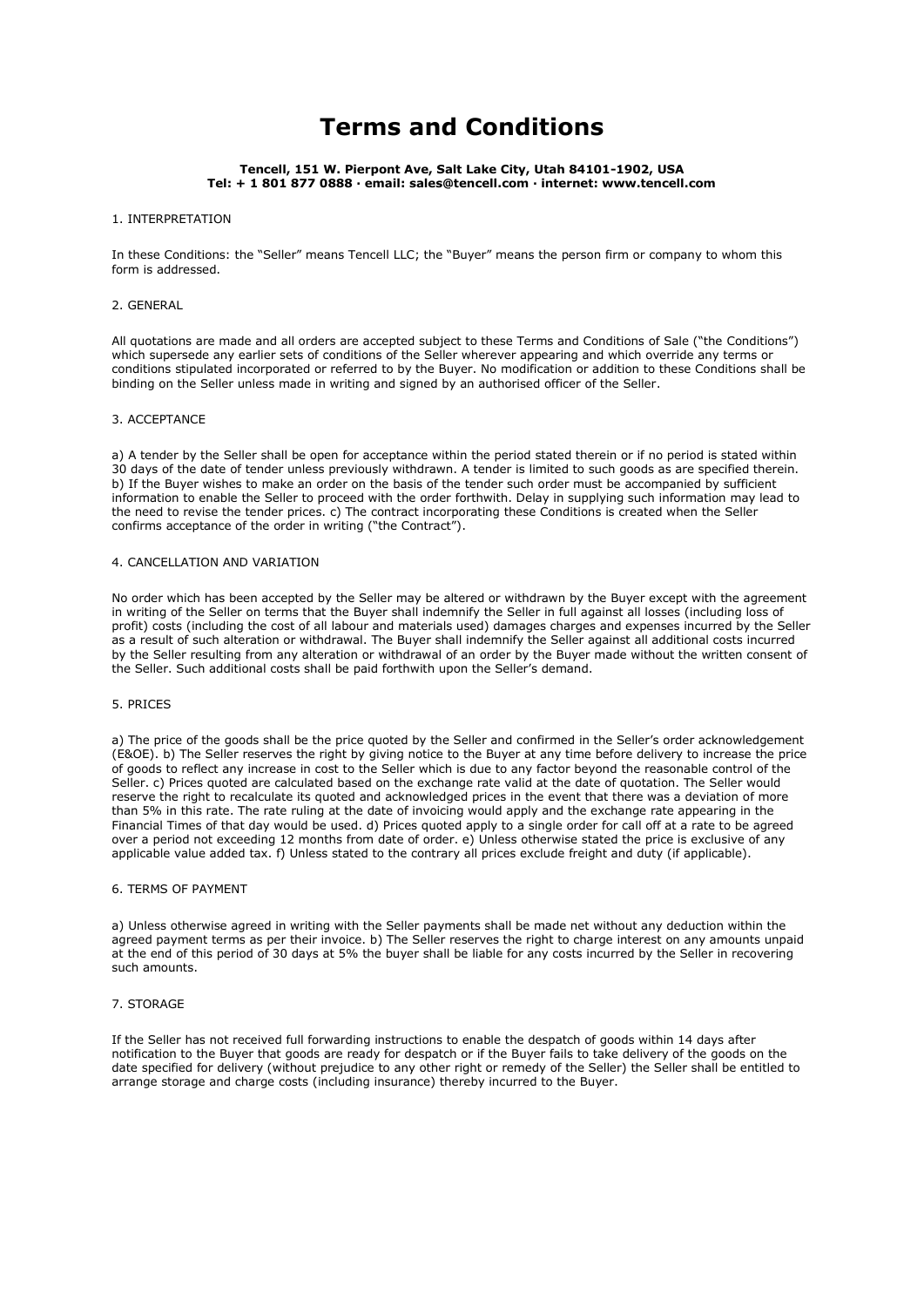## 8. PACKING

All goods unless stated otherwise shall be despatched in packaging suitable for road, rail, sea and air transportation. The Seller reserves the right to charge for any special packaging requirements of the Buyer.

#### 9. RISK

All risk including that of damage to or loss of the goods shall pass to the Buyer: a) within 3 days after the time when the Seller notifies the Buyer that the goods are available for collection in the case of goods to be supplied at the Seller's premises; or b) at the time the goods are despatched from the premises of the Seller or if the Buyer wrongfully fails to take delivery of the goods at the time when the Seller has tendered delivery of the goods in the case of goods to be supplied otherwise than from the Seller's premises; or c) at the time of delivery of the goods to a carrier for delivery to the Buyer in the case of goods to be supplied in a manner otherwise than as set out in a) and b) above.

# 10. RETENTION OF TITLE

10(1) It is hereby agreed and declared that until full payment has been received from the Buyer for goods the subject of this contract and any other contract for the time being outstanding between the Seller and the Buyer: a) the goods shall remain the property of the Seller and the Buyer shall hold the goods as the Seller's fiduciary agent and bailee; b) the Buyer shall store and label the goods in such manner that they shall at all times remain separate from other goods in the Buyer's possession and identifiable as the Seller's goods insured for their full replacement value against all risks; and c) the Seller its servants or agents shall be entitled to repossess the goods and to enter upon the land or buildings of the Buyer for the purpose of such repossession unless they have already been resold.

10(2) In the event that the goods have already been resold the Seller shall be entitled to the proceeds of the resale in the hands of the Buyer or any liquidator or Trustee in Bankruptcy of the Buyer and if the Buyer has not received payment for a resale the Buyer shall upon notice in writing by the Seller assign to the Seller all its rights against its customer in respect of that resale and notify its customer in writing that the proceeds of the resale shall be paid to the Seller.

10(3) Notwithstanding sub-condition 10(1) above the Buyer shall be entitled to dispose of the goods supplied under these Conditions in the course of its business and to pass good title in the goods to a purchaser provided that such purchaser shall buy or agree to buy the goods in good faith for valuable consideration and shall have no notice of the Seller's rights herein. In the event of a disposal of the goods the Buyer shall account in a fiduciary capacity to the Seller for the proceeds of sale but may retain for itself any excess therein over the Buyer's total indebtedness to the Seller whether in respect of this or any other contract and all such proceeds of sale must be credited to a separate interest bearing fiduciary account which is not overdrawn and must not be combined with any other monies. The Buyer's bankers must be informed in writing that such monies are held by the Buyer on trust for the Seller and that until payment of any sums due under this Agreement the Buyer shall not be entitled to transfer or withdraw any monies from the account except on the Seller's instructions.

## 11. DELIVERY

a) Prices exclude delivery which shall be charged at cost. b) The Seller shall be free to affect delivery by any method of transport of its choice. All deliveries shall be to the entrance of the Buyer's premises only and the Seller shall have no liability whatsoever (including liability for negligence) for any loss or damage howsoever arising from any delivery beyond such point. The Buyer shall be responsible for off-loading all goods delivered.

#### 12. LIABILITY FOR DELAY

12(1) Unless the Seller has accepted in writing a firm delivery date with time expressed to be of the essence of the Contract delivery dates are approximate. Any times quoted for despatch and delivery are to be calculated from the receipt by the Seller of a written order. The Seller shall incur no liability whatsoever for failure to deliver on dates quoted and delay in delivery shall not give the Buyer the right to cancel an order.

12(2) The Seller shall have no liability whatsoever (other than to return any deposit paid by the Buyer) for nonfulfilment of the Contract or for any failure to deliver by agreed dates where the same arises from any instructions or lack of instructions from the Buyer or from any industrial dispute or from any cause whatsoever beyond the Seller's reasonable control.

12(3) In any other case the Seller's liability for any non-fulfilment or failure to deliver shall not exceed the amount of the cost or damage actually suffered by the Buyer as a direct result there from (excluding any consequential loss or damage whatsoever) or the Contract Price whichever is the lesser.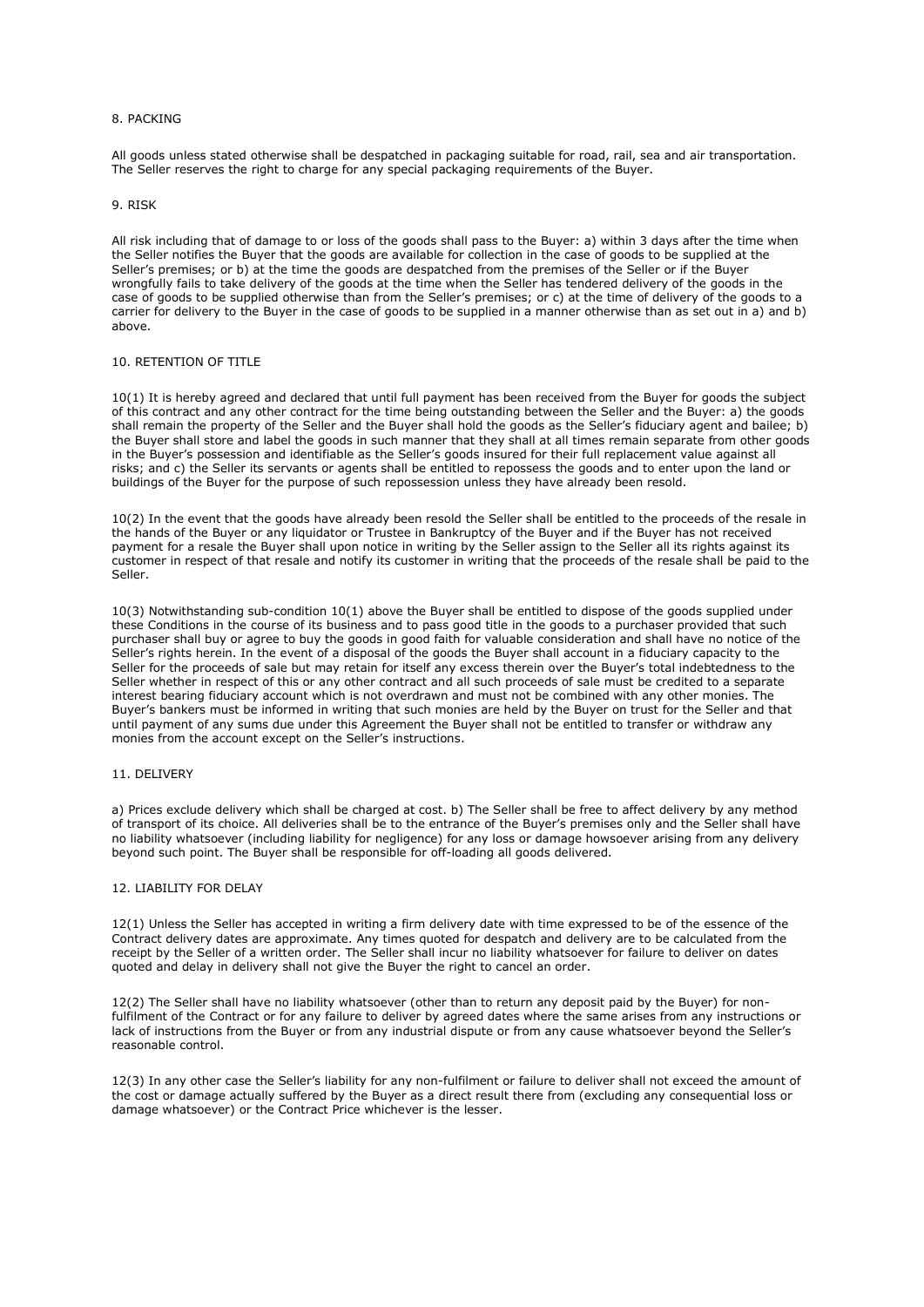# 13. DEFECTS AFTER DELIVERY

13(1) Notice of complaints as to the quantity of goods supplied or the delivery of incorrect goods must be made in writing to the Seller within 14 days of the date of delivery at the end of which period any liability of the Seller for delivery of the incorrect quantity or the wrong goods shall cease.

13(2) The Seller shall at its option repair or replace goods or allow the Buyer a credit in respect of the goods where a defect is notified to the Seller in writing within 60 days of the date of delivery provided that the Seller shall have no liability for any defect arising from fair wear and tear misuse wilful damage or alteration of the goods without the Seller's written approval or for the replacement of consumables. There are certain exceptions to this 60 day period where the manufacturer has specified an extended period. Please contact your account executive for further details. A complaint or claim of any kind on the part of the Buyer shall not preclude the liability of the Buyer to make payment for goods. The repaired or replacement goods shall be supplied by the Seller free of charge upon receipt of the original shipment from the buyer.

## 14. INSPECTION AND TESTS

Seller reserves the right to make an additional charge if tests other than those normally performed are required by the Buyer.

## 15. SPECIFICATIONS AND ADVERTISING MATTER

All specifications and drawings and particulars of weights and dimensions submitted by the Seller are approximate only and the description and illustrations contained in price lists and catalogues and other advertising matter of the Seller are intended merely to represent a general idea of the goods portrayed therein and none of these shall form part of the Contract.

# 16. PERFORMANCE

The Seller shall accept no liability for failure of goods to attain any quoted performance figures unless specifically guaranteed by the Seller in writing. If the performance figures are outside the acceptable limits specified in such guarantee the Buyer shall be entitled to reject the goods provided that the Seller shall have been given reasonable time and opportunity to rectify their performance.

#### 17. EXCLUSION AND LIMITATION OF LIABILITY

17(1) Except as expressly provided in these Conditions: a) all conditions warranties or other terms whether express or implied statutory or otherwise are hereby expressly excluded to the fullest extent permitted by law; b) subject to Condition 17(2), the Seller shall not be liable to the Buyer by reason of any representation (other than a fraudulent representation) or any implied warranty condition or other term or any duty at common law or under the express terms of the Contract for loss of profits business or anticipated savings or for any consequential loss or damage costs expenses or other claims for consequential compensation whatsoever which arise out of or in connection with the supply or failure to supply the goods or their use or resale by the Buyer and c) subject to Condition 17(2), the Seller's aggregate liability under the Contract for any claim or series of claims howsoever such claim or claims arise whether in contract, negligence or otherwise, shall in no circumstances exceed the sum for which the Seller has reasonably insured therefore. Full details of such insurance shall be supplied on the Buyer's written request or, in the event that the relevant claim or claims is not covered by the Seller's insurance, the price of the goods the subject of the claim.

17(2) Nothing in Condition 17(1) shall exclude or restrict any liability of the Seller: a) for death or personal injury resulting from the negligence of the Seller and its servants or agents; b) for breach of its implied undertakings as to title; or c) for fraudulent misrepresentation

## 18. TERMINATION

Without prejudice to any other right or remedy available to the Seller the Seller shall be entitled to cancel the Contract or suspend any further deliveries under the Contract without liability to the Buyer and if the goods have been delivered but not paid for the price shall become immediately due and payable in the event that a) the Buyer fails to carry out its obligations under any contract of which these Conditions form part; or b) the Buyer ceases or threatens to cease to carry on its business or any substantial part thereof; or c) distress execution judgement or any order of the Court is levied or enforced or executed upon or against any property of the Buyer; or d) a Receiver is appointed of the undertaking or assets of the Buyer; or e) a Resolution is passed or proceedings are commenced for the winding up of the Buyer; or f) the Buyer enters into any arrangement or composition with its creditors.